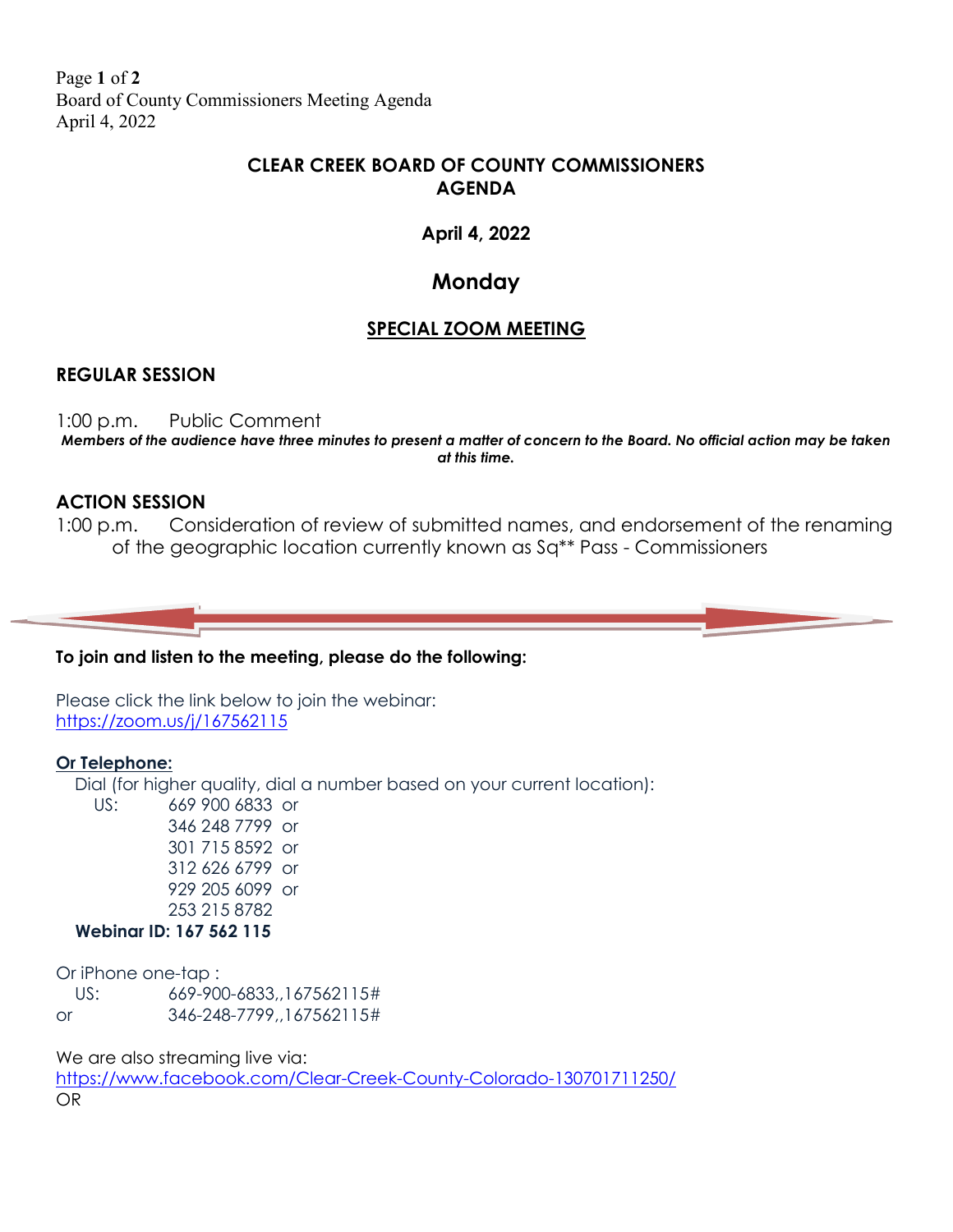Page **2** of **2** Board of County Commissioners Meeting Agenda April 4, 2022

**Stream live on KYGT at: [www.clearcreekradio.com](http://www.clearcreekradio.com/) OR On your local radio: 102.7 FM or 103.9 FM**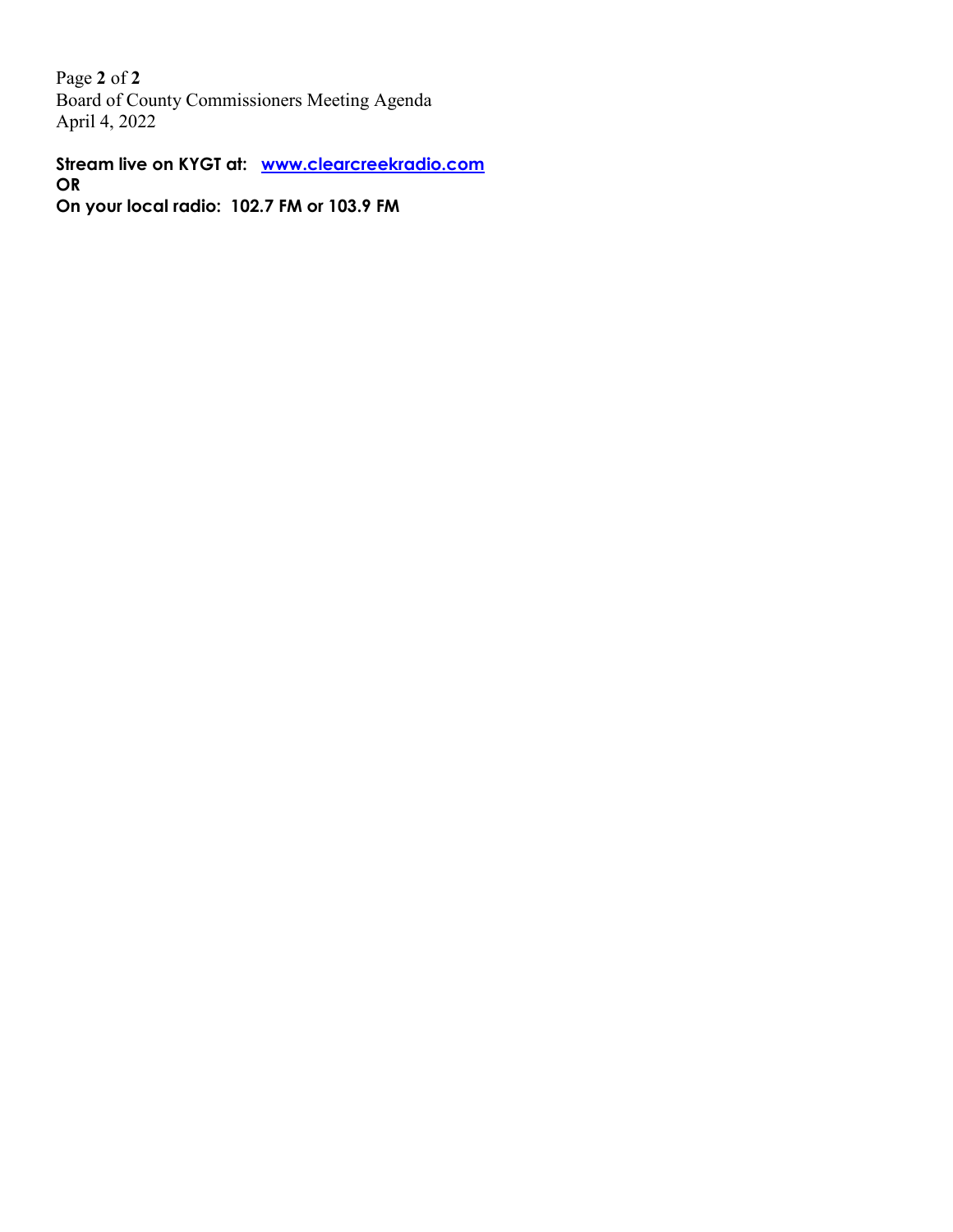

# **Board Agenda Background**

| Date:    | 03/08/2022                                                                 |
|----------|----------------------------------------------------------------------------|
| To:      | <b>Board of County Commissioners</b>                                       |
| From:    | Brian D. Bosshardt, County Manager                                         |
| Subject: | Consideration of a Response to the Federal Government on their Request for |
|          | Suggestions to Rename Squaw Pass                                           |

#### **BACKGROUND**

Last year, U.S. Secretary of the Interior Deb Haaland issued Secretarial Order 3404, declaring "Squaw" a derogatory term and established the Derogatory Geographic Names Task Force charged with considering replacement names for geographic locations currently utilizing the term.

The U.S. Geological Survey recently identified geographic locations utilizing the term "Squaw," and published its list of suitable replacement names for the geographic features in the Federal Register. The candidate replacement names were derived through a search of nearby named geographic features until at least five nearby names were available.

Clear Creek County was identified as having one or more geographic locations utilizing the term "Squaw." An abbreviated list of those sites located in Colorado along with their candidate replacement names is attached.

The federal task force is conducting a 60‐day public comment process and 90‐day Tribal consultation as a part of the Secretarial Order 3404 process. However, as federal naming processes typically give deference to recommendations provided by state naming authorities, the Colorado Geographic Naming Advisory Board (CGNAB) is engaging to submit state‐based recommendations on replacement names located within Colorado. The CGNAB welcomes Clear Creek County's comment or submittal of replacement names to the CGNAB to consider as part of its recommendations to the federal task force.

#### **ATTACHMENTS**

1. "Sq\_\_" Names in Colorado with USGS Proposed Replacements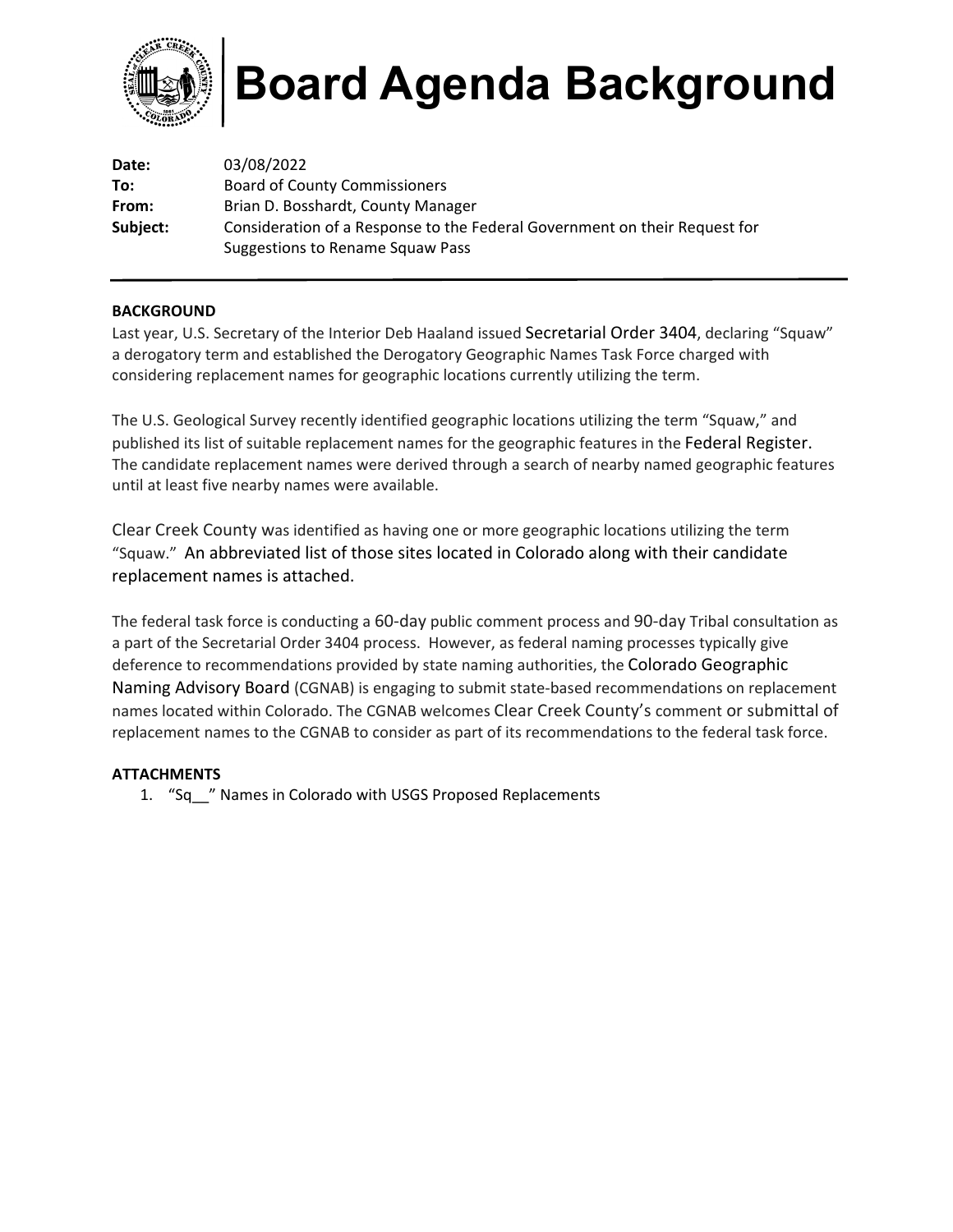| <b>Current Name</b>      | <b>FID</b> | <b>State</b>       | County                          | Latitude    |
|--------------------------|------------|--------------------|---------------------------------|-------------|
| <b>Squaw Mountain</b>    | 169845     | Colorado           | <b>Routt County</b>             | 40.97765408 |
| Squaw Rock               | 171053     | Colorado           | <b>Weld County</b>              | 40.96735445 |
| <b>Squaw Fingers</b>     | 174527     | Colorado           | Mesa County                     | 39.0708151  |
| <b>Squaw Creek</b>       | 175689     | Colorado           | <b>Summit County</b>            | 39.8105413  |
| <b>Squaw Creek</b>       | 176263     | Colorado           | Eagle County                    | 39.658875   |
| Squaw Canyon             | 176603     | Colorado, Utah     | Dolores County, San Juan County | 37.44656573 |
| <b>Squaw Point</b>       | 176605     | Colorado, Utah     | Dolores County, San Juan County | 37.64203642 |
| Squaw                    | 179169     | Colorado           | Montezuma County                | 37.1266613  |
| Squaw Hill               | 183071     | Colorado           | Yuma County                     | 39.880269   |
| <b>Squaw Creek</b>       | 184230     | Colorado           | Archuleta County                | 37.2319479  |
| Little Squaw Creek       | 184430     | Colorado           | Archuleta County                | 37.2283368  |
| Squaw Canyon             | 184522     | Colorado           | Archuleta County                | 37.18227911 |
| Squaw Gulch              | 187265     | Colorado           | <b>Ouray County</b>             | 38.00138746 |
| Squaw Creek              | 187874     | Colorado           | Hinsdale County                 | 37.7244442  |
| Squaw Lake               | 187882     | Colorado           | <b>Hinsdale County</b>          | 37.63730138 |
| Little Squaw Creek       | 187889     | Colorado           | <b>Hinsdale County</b>          | 37.728611   |
| <b>Squaw Pass</b>        | 188080     | Colorado           | <b>Hinsdale County</b>          | 37.6016682  |
| Squaw Hill               | 188151     | Colorado           | Montrose County                 | 38.43942544 |
| <b>Squaw Creek</b>       | 188167     | Colorado           | Montrose County                 | 38.4435992  |
| Squaw Gulch              | 188843     | Colorado           | <b>Gunnison County</b>          | 38.82050149 |
| <b>Squaw Creek</b>       | 189450     | Colorado           | Chaffee County                  | 38.583115   |
| <b>Squaw Creek</b>       | 190200     | Colorado           | Saguache County                 | 38.1211076  |
| Squaw Mountain           | 191268     | Colorado           | <b>Teller County</b>            | 38.71480589 |
| Squaw Gulch (historical) | 191298     | Colorado           | <b>Teller County</b>            | 38.7309915  |
| Squaw Creek              | 191543     | Colorado           | <b>Fremont County</b>           | 38.6063839  |
| West Squaw Canyon        | 196356     | Colorado, Oklahoma | Baca County, Cimarron County    | 36.97666866 |
| East Squaw Canyon        | 196357     | Colorado, Oklahoma | Baca County, Cimarron County    | 36.97665194 |
| <b>Squaw Pass</b>        | 204711     | Colorado           | <b>Clear Creek County</b>       | 39.679155   |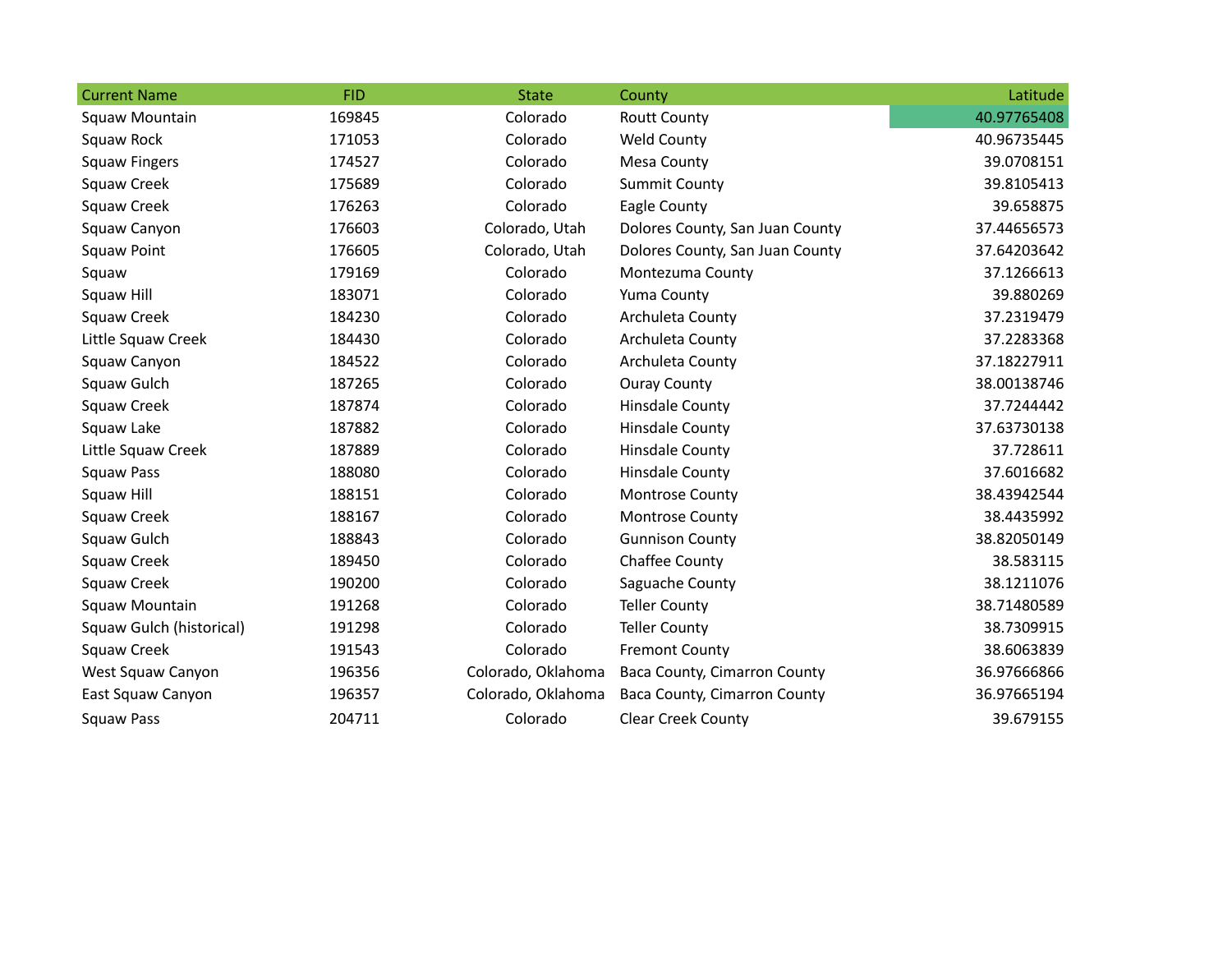| Longitude Map      | Candidate 1               | Candidate 2                          | Candidate 3                    | Candidate 4                |
|--------------------|---------------------------|--------------------------------------|--------------------------------|----------------------------|
| $-107.2300464$ map | <b>Cantling Creek</b>     | Little Snake River                   | <b>Battle Creek</b>            | Road Gulch                 |
| -104.5780369 map   | North Fork Geary Creek    | <b>Chalk Bluffs</b>                  | Geary Creek                    | Simpson Creek              |
| -108.7203767 map   | <b>Artists Point</b>      | Monument Canyon                      | <b>Black Ridge</b>             | Gold Star Canyon           |
| $-106.1897465$ map | Palmer Knob               | Gore Range                           | <b>Williams Fork Mountains</b> | Target Bluff               |
| $-106.6386454$ map | Sawatch Range             | Elk Park                             | <b>Bear Cat Spring</b>         | Bellyache Mountain         |
| $-109.1119561$ map | <b>Bug Point</b>          | <b>Champagne Spring</b>              | Gobblers Knob                  | The Horn                   |
| -108.9450963 map   | Levigood Canyon           | <b>Champagne Spring</b>              | Spook Canyon                   | <b>Brewer Canyon</b>       |
| $-108.6895391$ map | Mesa Verde West Rim       | <b>Head Draw</b>                     | Chimney Rock Draw              | West Chimney Rock Draw     |
| $-102.1849134$ map | <b>Black Wolf Creek</b>   | Arikaree River                       | South Fork Dry Willow Creek    | <b>Whombles Meadow</b>     |
| -107.3997722 map   | Yellowjacket Pass         | Hayden Reservoir Nui Ute Park        |                                | Pargin Mountain            |
| -107.4094946 map   | Pargin Mountain           | Yellowjacket Pass                    | Hayden Reservoir Number 1      | Dry Lake Reservoir         |
| -107.0245768 map   | Eightmile Mesa            | Echo Canyon Reservo Turkey Mountain  |                                | Oakbrush Hill              |
| $-107.6941094$ map | Hayden Mountain           | <b>Bear Creek Falls</b>              | <b>Mother Cline Slide</b>      | <b>Twin Peaks</b>          |
| -107.2542204 map   | Rio Grande Reservoir      | Chief Mountain                       | <b>Continental Divide</b>      | Long Park                  |
| -107.2568408 map   | Grouse Rincon             | Snowslide Canyon                     | East Fork Weminuche Creek      | Chief Mountain             |
| -107.2344978 map   | <b>Chief Mountain</b>     | <b>River Hill</b>                    | Long Park                      | <b>Continental Divide</b>  |
| -107.2161622 map   | <b>Continental Divide</b> | <b>Hossick Lake</b>                  | <b>Hossick Creek</b>           | Cimarrona Creek            |
| -107.6950477 map   | <b>Hairpin Creek</b>      | Cedar Creek                          | Dry Cedar Creek                | Rawhide Gulch              |
| $-107.5567252$ map | Coal Hill                 | Diehl Point                          | Crystal Reservoir              | Sheep Knob                 |
| $-106.9223694$ map | Red Mountain              | Whetstone Mountain Ranger Hot Spring |                                | <b>Cement Creek Spring</b> |
| -106.081753 map    | Sawatch Range             | Jones Peak                           | Mount Shavano                  | Tabeguache Peak            |
| $-106.4658666$ map | Long Park                 | Lower South Park                     | La Garita Mountains            | Mount Lion                 |
| -105.1465493 map   | Aregua Gulch              | North Fork Wilson Cre Wilson Creek   |                                | South Fork Wilson Creek    |
| $-105.1605981$ map | Guyot Hill                | Globe Hill                           | <b>Ironclad Hill</b>           | <b>Beacon Hill</b>         |
| -105.5308298 map   | <b>Taylor Soda Spring</b> | Soapy Hill                           | Waugh Mountain                 | Wall Mountain              |
| -102.6664959 map   | Wisdom Tooth              | Cave Spring                          | <b>Dripping Spring</b>         | Ute Canyon                 |
| -102.6663643 map   | <b>Dripping Spring</b>    | Ute Canyon                           | Devils Elbow                   | Wisdom Tooth               |
| -105.4736076 map   | Deadman Gulch             | <b>Corral Creek</b>                  | <b>Beaver Brook</b>            | Vance Peak                 |